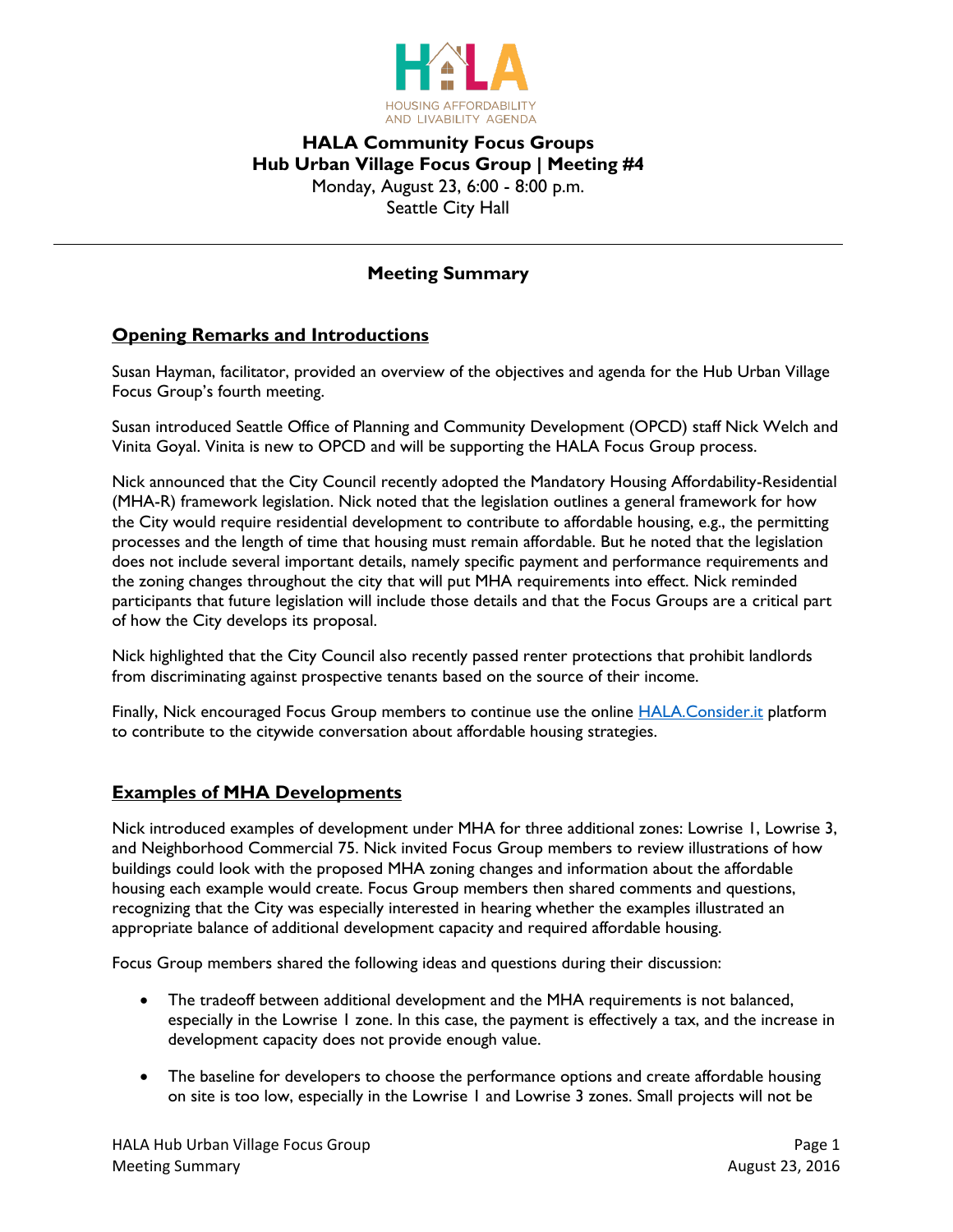able to choose the performance option. There should be at least one affordable home per block in these zones.

- Mixed-income housing needs to be a goal for future development in Seattle. In all zones, taller buildings and denser housing is a strong strategy for providing the market-rate and affordable housing we need. MHA on its own will not meet the city's housing need; we need enough market-rate housing to address increasing demand.
- The City could incentivize development that includes a building foundation that allows physical expansion of the building in the future.
- If developers choose to build smaller units than those assumed in the City's examples (e.g., microhousing), the performance option would require in a larger *number* of affordable homes, even if the percentage of total units is the same.

### **Final MHA Implementation Principles and Focus Group Input**

Nick thanked the group for their comments on the draft summary of Focus Group input on the MHA principles that the City presented in July. He reminded Focus Group members that City will use these principles as a guide when developing the proposed zoning changes that will implement MHA.

Nick briefly provided Focus Group members with an overview of how their perspectives and their feedback updated MHA principles. He encouraged Focus Group members to get in touch if they had any questions about the final language included in MHA principles.

### **RSJI, Equity, and MHA**

Nick stated that many Focus Group members have expressed interest at past meetings in learning more about how the City was working to ensure that the broader HALA process (not just MHA) furthered the goals of the City's Race and Social Justice Initiative (RSJI). OPCD staff presented four categories of HALA strategies aimed at advancing equality and expanding opportunity:

- **1. Renter protections:** Policies to ensure fairness in the application processes and prohibit rent increases in substandard housing.
- **2. Preservation of existing affordable housing:** The City will use funding from MHA and other sources to fund the acquisition and preservation of existing affordable housing through non-profit organizations. Other policies would incentivize private landlords to upgrade and maintain affordable rents.
- **3. Creation of new affordable housing**: MHA would increase the number of affordable and market-rate housing choices for people.
- **4. Investing in communities:** City- and community-led investments to increase community opportunity and wellbeing, including preschool programs, professional training, and pollution reduction.

Turning to MHA, Nick noted that the City will be preparing an Environmental Impact Statement (EIS) to analyze the potential impacts on housing, transportation, air and water quality, and other elements of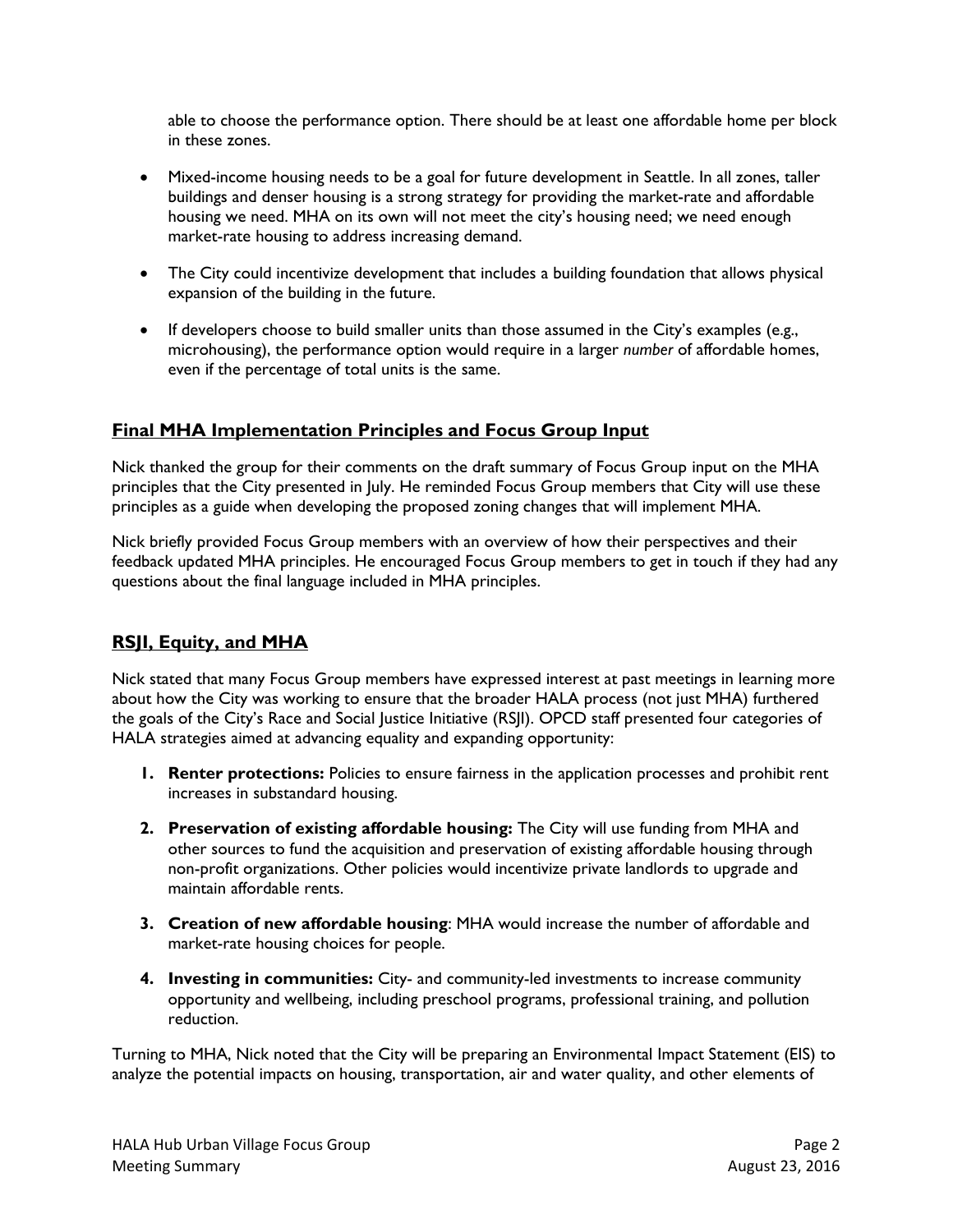the environment. He said that the City is especially interested in using this EIS to evaluate how MHA could affect displacement.

Nick explained that the City is currently in the "scoping" phase of the EIS process. The City expects to analyze three different scenarios (i.e., alternatives) in the EIS:

| <b>Alternative I:</b> MHA is not implemented (no action)                                                                         |
|----------------------------------------------------------------------------------------------------------------------------------|
| <b>Alternative 2:</b> MHA is implemented as outlined in the HALA Grand Bargain                                                   |
| <b>Alternative 3:</b> MHA is implemented with integrated program measures focused on reducing<br>displacement in high-risk areas |

Nick asked Focus Group members to consider how implementing the MHA zoning changes and affordable housing requirements could affect displacement or advance the City's goals for racial and social equity. Nick invited members to share their ideas and questions about how Alternative 3 could be framed to minimize displacement. Nick offered potential ideas, including limiting urban village boundary expansions in areas where risk of displacement is high, reducing the scale of zoning changes in areas where risk of displacement is high, or focusing the City's affordable housing investments in areas where risk of displacement is high.

In response, Focus Group members shared the following ideas with the City regarding the EIS:

Ensure that policies that distinguish among different areas of the city do not violate HUD<sup>1</sup> Fair Housing rules. The City of San Francisco recently attempted a similar strategy, and it was not equitable under federal rules. Ensure that Alternative 3 would comply with existing Fair Housing rules.

- HUD may also have concerns with MHA if the program is not large enough to address the disparate impacts that unaffordable housing has on diverse communities in Seattle.
- The EIS alternatives should incorporate an analysis that helps to determine whether MHA is sufficient enough to address the need for housing in Seattle's now and in the future.
- Limiting the expansion of urban village boundaries with a high risk of displacement is a good strategy to minimize displacement. The complementary strategy is to further expand boundaries where displacement risk is low, which would provide an outlet for increasing demand for housing.
- Provide incentives (amenities) to make areas with low displacement risk more desirable for enhanced development.
- The City could work with the State to offer tax incentives for keeping inherited properties affordable (i.e., when a homeowner bequeaths a home to his or her heirs).
- Consider options for allowing displaced families to remain in the same area, if not the same home.
- Alternatives need to consider a scenario in which more people move to Seattle than currently projected.

 $\overline{\phantom{a}}$ <sup>1</sup> United States Department of Housing and Urban Development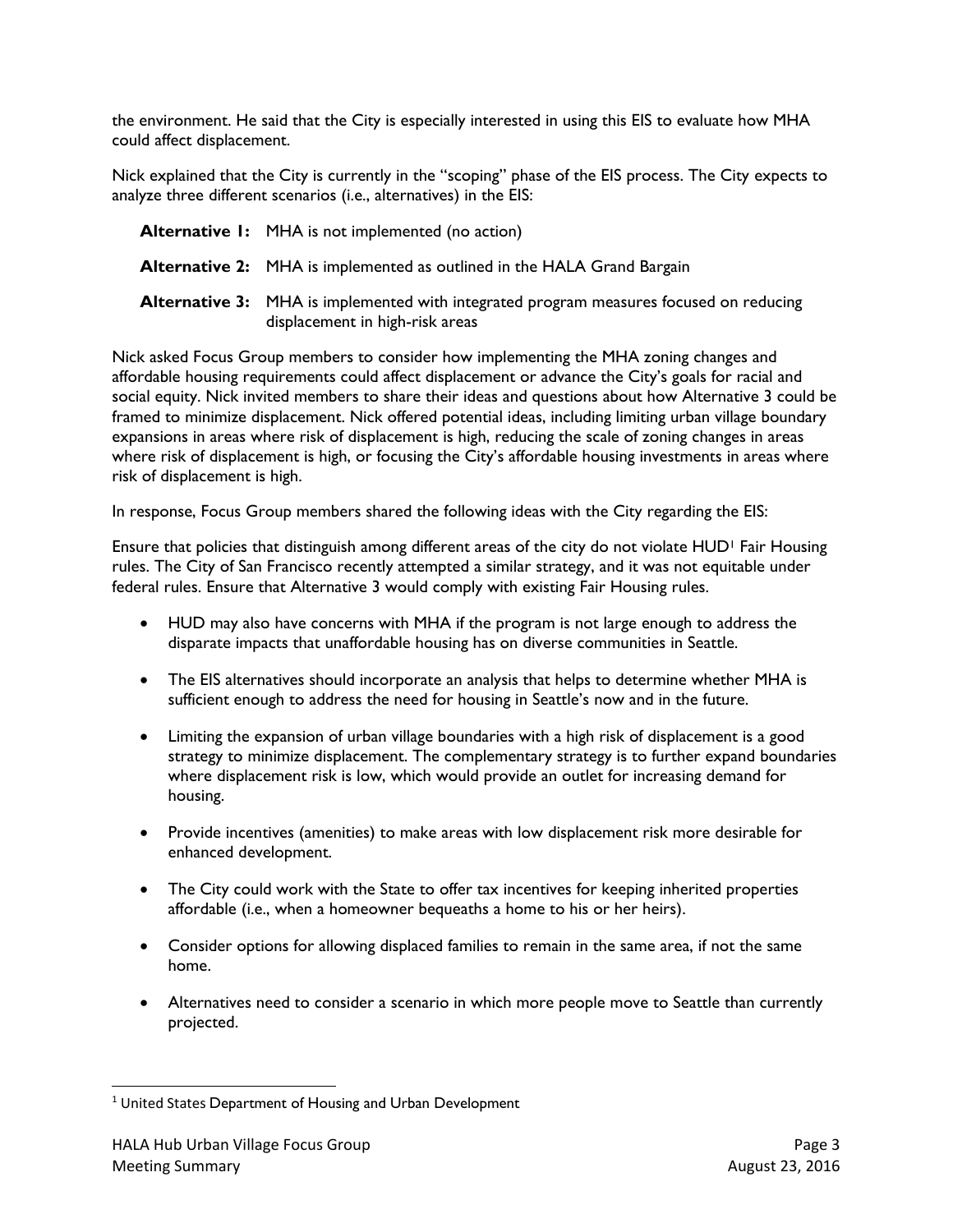- The EIS needs to consider the likely annexation of White Center. To provide the most accurate possible picture, this same idea needs to be extended to all surrounding areas Seattle that may be annexed into the City in the next twenty years.
- The study needs to distinguish between the homeowners selling their property and renters losing their apartments. In the context of displacement, the two situations are very different from one another.
- An additional EIS alternative should consider expanding MHA outside of urban villages and into single-family zones.
- Consider alternatives that allow landlords to improve existing units and maintain existing lowcost market-rate affordable housing.
- If the additional development capacity created through the zoning changes is not big enough, MHA will not stem displacement. Increase height limits. Analyze disparate impacts to understand the impact of MHA in addressing displacement. Will the sensitivity analysis include that? Can there be an Alternative 4 that measures that?
- We need to understand how zoning changes will affect the number of jobs in a neighborhood and therefore in cases it reduces the economic opportunity for residents, it will exacerbate displacement pressure.
- In areas near light rail stations where displacement risk is high, pursue the dual goal of getting people out of cars and creating affordable housing.

Nick encouraged Focus Group members to continue thinking about the upcoming EIS scoping process and to submit any additional ideas or comments to the City by **Friday, September 9**.

## **Observer Comment**

Susan invited observers in attendance to share brief comments with the group:

 One observer noted that neighborhoods with development in progress often go through challenging transition periods (e.g., development in the Central Area that is demolishing a grocery). The observer said the City must ensure that there are businesses in developing areas that provide residents with needed services. The observer also said the City needs to carefully consider the types of housing being demolished, what is being developed in its place, and whether the new development will accommodate the same number of people (e.g., communal housing in the University District making way for condos).

## **Next Steps**

Nick thanked the group for their participation and discussion. He reviewed a timeline of upcoming meetings, meeting topics, and process outcomes. He noted that, based on preliminary feedback from the HALA Focus Group survey, the City was considering a joint Focus Group meeting in September. Nick said the City and facilitators would be in touch once they determined the final date for this joint meeting. Nick noted that the next meeting would likely include examples of MHA zoning changes for the Focus Group members to review and discuss.